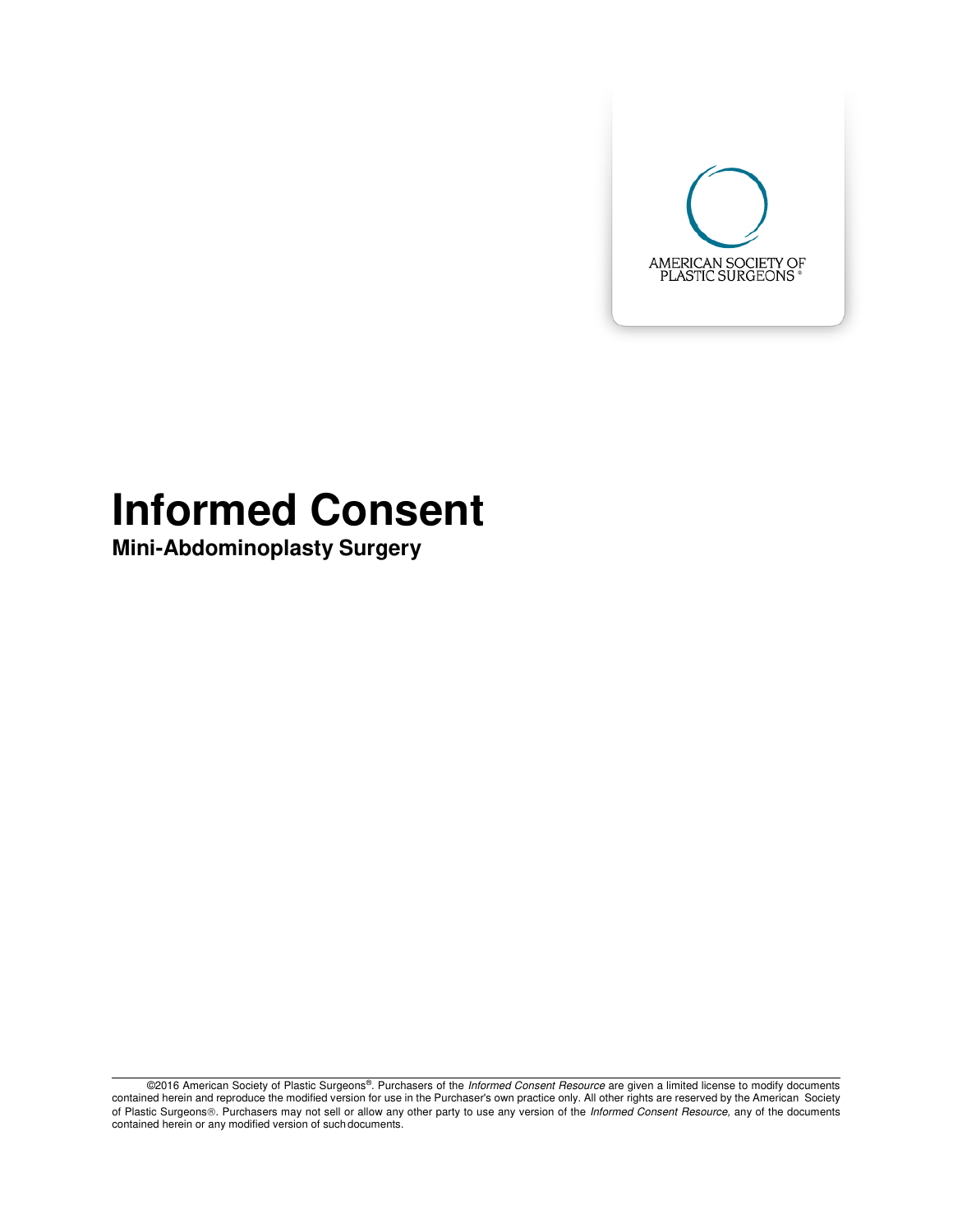#### **INSTRUCTIONS**

This is an informed-consent document that has been prepared to help inform you about miniabdominoplasty surgery, its risks, as well as alternative treatment(s).

It is important that you read this information carefully and completely. Please initial each page, indicating that you have read the page and sign the consent for surgery as proposed by your plastic surgeon and agreed upon by you.

#### **GENERAL INFORMATION**

The mini-abdominoplasty is a surgical procedure to remove excess skin and fatty tissue from the lower abdomen and possibly to tighten muscles of the abdominal wall. It is different than a full abdominoplasty which is a more extensive procedure. Abdominoplasty surgery is not a treatment for being overweight. Obese individuals who intend to lose weight should postpone all forms of body-contouring surgery until they have reached a stable weight.

There are a variety of different techniques used by plastic surgeons for mini-abdominoplasty. The miniabdominoplasty can be combined with other forms of body-contouring surgery, including liposuction or other elective surgeries.

#### **ALTERNATIVE TREATMENTS**

Alternative forms of management consist of not treating the areas of loose skin and fatty deposits. Liposuction may be a surgical alternative to abdominoplasty if there is good skin tone and localized abdominal fatty deposits in an individual of normal weight. Full abdominoplasty may also be an option. Diet and exercise programs may be of benefit in the overall reduction of excess body fat and contour improvement. Risks and potential complications are associated with alternative surgical forms of treatment.

#### **INHERENT RISKS OF MINI-ABDOMINOPLASTY SURGERY**

Every surgical procedure involves a certain amount of risk and it is important that you understand these risks and the possible complications associated with them. In addition, every procedure has limitations. An individual's choice to undergo a surgical procedure is based on the comparison of the risk to potential benefit. Although the majority of patients do not experience these complications, you should discuss each of them with your plastic surgeon to make sure you understand all possible consequences of miniabdominoplasty.

#### **SPECIFIC RISKS OF MINI-ABDOMINOPLASTY SURGERY**

#### **Change in Skin Sensation:**

It is common to experience diminished (or loss of) skin sensation in areas that have had surgery. Diminished (or complete loss of) skin sensation may not totally resolve after a mini-abdominoplasty.

#### **Skin Contour Irregularities:**

Contour and shape irregularities and depressions may occur after a mini-abdominoplasty. Visible and palpable wrinkling of skin can occur. Residual skin irregularities at the ends of the incisions or "dog ears" are always a possibility as is skin pleating when there is excessive redundant skin. This may improve with time, or it can be surgically corrected. Excessive tightening of the lower abdomen such as in a miniabdominoplasty without addressing the upper abdominal muscles and skin may result in a puffy and fuller upper abdomen. The uneven abdomen correction may require additional surgery, or not as tight a lower abdominal repair as you, the patient, desires.

#### **Umbilicus (Belly Button/Navel):**

Malposition, scarring, unacceptable appearance or loss of the umbilicus (navel) may occur.

**Page 1 of 12 Patient Initials Patient Initials C2016 American Society of Plastic Surgeons®** This form is for reference purposes only. It is a general guideline and not a statement of standard of care. Rather, this form should be edited and amended to reflect policy requirements of your practice site(s), CMS and Joint Commission requirements, if applicable, and legal requirements of your individual states. The ASPS does not certify that this form, or any modified version of this form, meets the requirements to obtain informed consent for this particular procedure in the jurisdiction of your practice.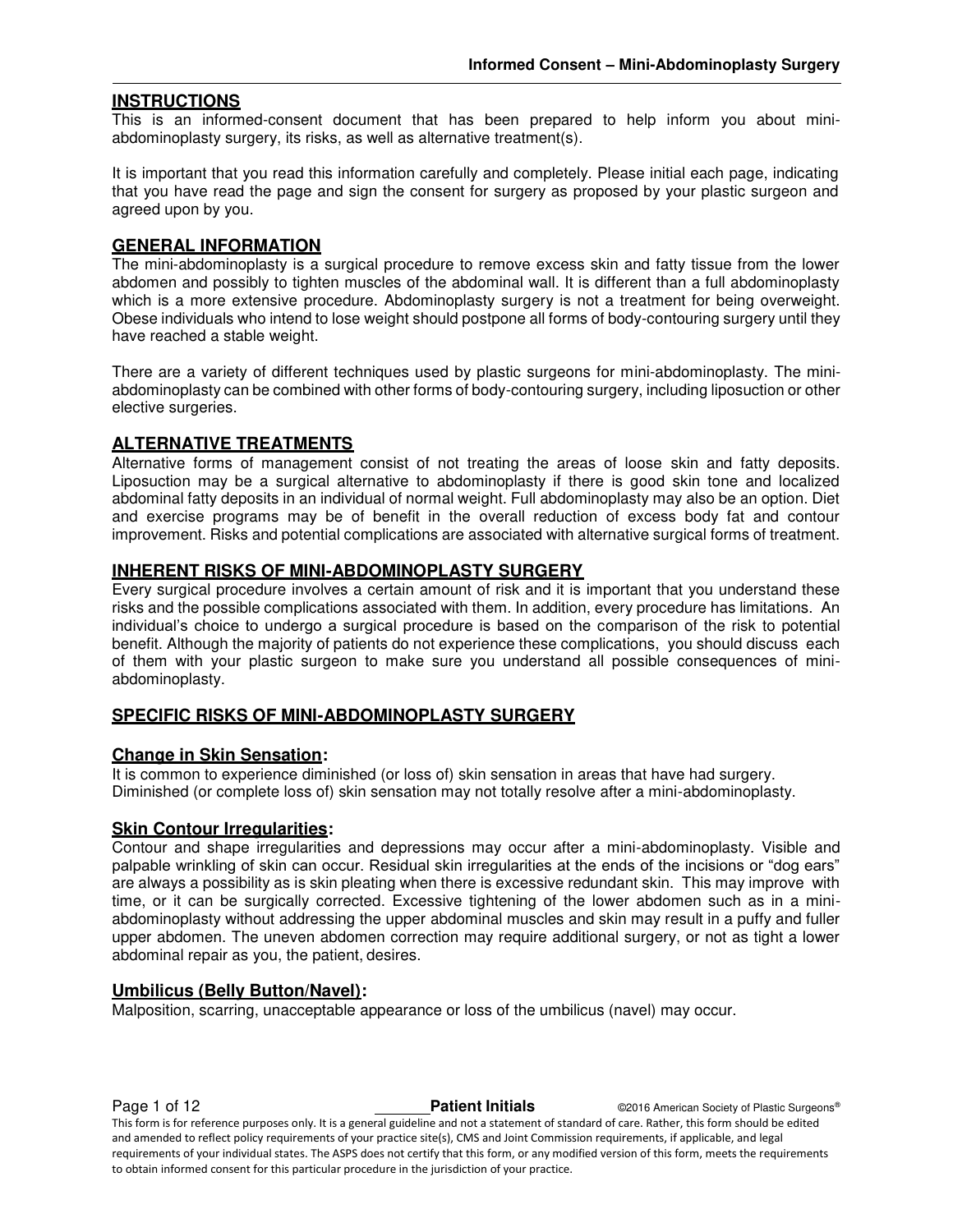## **Pubic Distortion:**

It is possible, though unusual, for women to develop distortion of their labia and pubic area. Should this occur, additional treatment including surgery may be necessary.

#### **Use of Platelet Gel or Fibrin Sealants "Tissue Glue":**

Platelet gel (from your blood) and fibrin sealants (from heat-treated human blood components to inactivate virus transmission) may be used to hold tissue layers together at surgery and to diminish post- operative bruising following an abdominoplasty. Sealants have been carefully produced from screened donor blood plasma for hepatitis, syphilis, and human immunodeficiency virus (HIV).

### **Use of Drains:**

During your surgery, your doctor may find it necessary to place a drain(s). A drain is a small tube that drains fluid out from the area that was operated on. You will be instructed on the use of your drain. Placement of the drain may require a small separate incision. The drain will be removed when your doctor feels it is no longer necessary. The drain site may be closed at the time of drain removal. Closing the drain site may require special surgical tape or sometimes a suture. Your doctor may leave the site open to drain any residual fluid under the wound.

#### **Possible Hernia Repair:**

At the time of your mini-abdominoplasty your surgeon may identify a hernia (i.e. incisional, groin, umbilical, etc.) It is your best interest that your hernia be repaired at the time of your mini-abdominoplasty, if possible.

#### **Skin Loss:**

Partial or full thickness skin loss or tissue necrosis can occur. This can be most common below the umbilicus in a Mini-abdominoplasty. Medical conditions and medications can also compromise blood flow. Should you develop tissue necrosis or skin loss additional surgical procedures are likely to be required for debridement & to close the wound. Once healed revisional surgery may be required.

#### **Scars**:

All surgery leaves scars, some more visible than others. Although good wound healing after a surgical procedure is expected, this surgery will result in long, prominent scars that are permanent. Abnormal scars may occur within the skin and deeper tissues. Scars may be unattractive and of different color than the surrounding skin tone. Scar appearance may also vary within the same scar. Scars may be asymmetrical (appear different on the right and left side of the body). There is the possibility of visible marks in the skin from sutures. These scars may become raised, red in the first few weeks – months, but usually settle down over time. However, some patients are prone to "hypertrophic" or "keloid" scars i.e. prominent, raised, red scars that do not settle. Further treatments with medications and/or surgery may be required.

#### **Injury to Deep Vital Structures:**

There is an inherent risk of injuring deeper vital structures including but not limited to bowel, muscles, nerves, vessels, and other intra-abdominal structures. This can result in severe infections, bleeding, breathing difficulties, organ failure and possibly death. These injuries may require additional surgical procedures and hospitalizations to treat.

#### **GENERAL RISKS OF SURGERY**

#### **Healing Issues:**

Certain medical conditions, dietary supplements and medications may delay and interfere with healing. Patients with massive weight loss may have a healing delay that could result in the incisions coming apart, infection, and tissue changes resulting in the need for additional medical care, surgery, and prolonged hospitalizations. Patients with diabetes or those taking medications such as steroids on an

**Page 2 of 12 Patient Initials Patient Initials CALC CONFIDENT CONSTRUSTIES Partical Society of Plastic Surgeons®** This form is for reference purposes only. It is a general guideline and not a statement of standard of care. Rather, this form should be edited and amended to reflect policy requirements of your practice site(s), CMS and Joint Commission requirements, if applicable, and legal requirements of your individual states. The ASPS does not certify that this form, or any modified version of this form, meets the requirements to obtain informed consent for this particular procedure in the jurisdiction of your practice.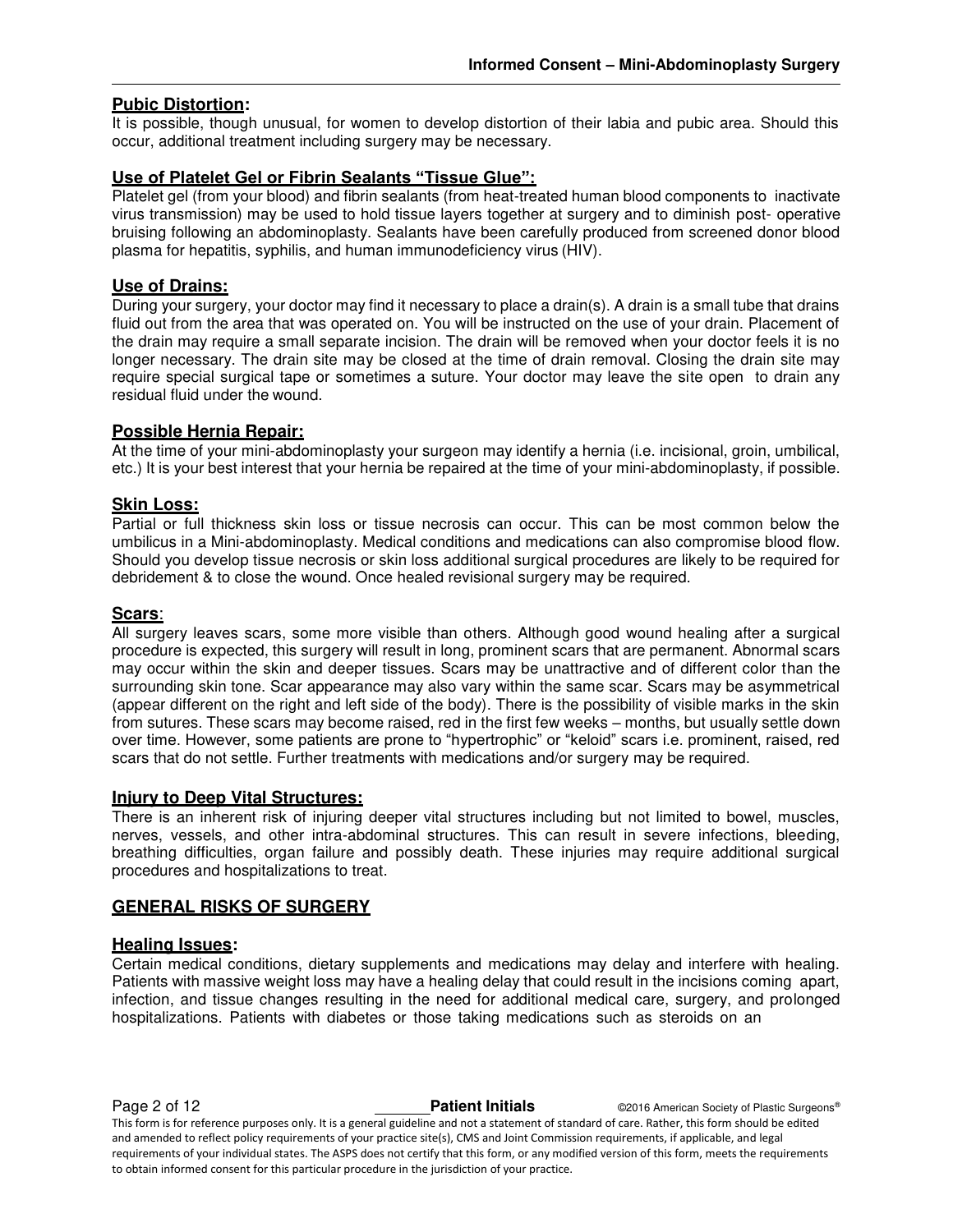extended basis may have prolonged healing issues. Smoking will cause a delay in the healing process, often resulting in the need for additional surgery. There are general risks associated with healing such as swelling, bleeding, possibility of additional surgery, prolonged recovery, color changes, shape changes, infection, not meeting patient goals and expectations, and added expense to the patient. There may also be a longer recovery due to the length of surgery and anesthesia. Patients with significant skin laxity (patients seeking facelifts, breast lifts, abdominoplasty, and body lifts) will continue to have the same lax skin after surgery. The quality or elasticity of skin will not change and recurrence of skin looseness will occur at some time in the future, quicker for some than others. There are nerve endings that may become involved with healing scars from surgery such as suction-assisted lipectomy, abdominoplasty, facelifts, body lifts, and extremity surgery. While there may not be a major nerve injury, the small nerve endings during the healing period may become too active producing a painful or oversensitive area due to the small sensory nerve involved with scar tissue. Often, massage and early non-surgical intervention resolves this. It is important to discuss post-surgical pain with your surgeon.

## **Bleeding:**

It is possible, though unusual, to experience a bleeding episode during or after surgery. Should postoperative bleeding occur, it may require emergency treatment to drain accumulated blood or you may require a blood transfusion, though such occurrences are rare. The collection of blood that can occur under your skin following surgery is referred to as a hematoma. Increased activity too soon after surgery can lead to increased chance of bleeding and additional surgery. It is important to follow postoperative instructions and limit exercise and strenuous activity for the instructed time. Non-prescription "herbs" and dietary supplements can increase the risk of surgical bleeding. Hematoma can occur at any time, usually in the first three weeks following injury to the operative area. If blood transfusions are necessary to treat blood loss, there is the risk of blood-related infections such as hepatitis and HIV (AIDS). Your surgeon may provide medications after your surgery to prevent blood clots. Medications that are used to prevent blood clots in veins can produce bleeding and decreased blood platelets.

## **Infection:**

Infection, although uncommon, can occur after surgery. Should an infection occur, additional treatment including antibiotics, hospitalization, or additional surgery may be necessary. It is important to tell your surgeon of any other infections, such as a history of MRSA infections, an open wound, recent upper respiratory infection/ pneumonia, ingrown toenail, insect bite, tooth abscess, or urinary tract infection. Infections in other parts of the body, may lead to an infection in the operated area. Post-operative infections often result in more extensive scarring and predispose to revision surgery.

#### **Seroma:**

Infrequently, fluid may accumulate between the skin and the underlying tissues following surgery, trauma or vigorous exercise. Should this problem occur, it may require additional procedures for drainage of fluid. You may notice a increase in your abdominal girth, localized swelling or a shape change that should alert you that a seroma may have occurred in your post-operative period. Seroma's should be addressed to prevent an unfavorable outcome. Should this problem occur, notify your surgeon and additional procedures for drainage of fluid may be required.

#### **IIeus:**

The return of bowl function following surgery is important. An ileus are disruptions in bowl function caused by the failure of peristalsis or hypomobility of your bowls/ gut resulting in a lack of defecation and possibly repeated vomiting. Anesthetics and medications like pain medications given to you at the time of surgery can contribute to the development of an ileus in the post-operative period. An ileus can result in abdominal distention, vomiting, inability to absorb oral medications and possibly hospitalization. Repeated vomiting could result in an aspiration pneumonia and respiratory failure. It can be essential to have regular bowl function after your surgery.

# **Delayed Healing:**

Wound disruption or delayed wound healing is possible. Some areas of the skin may not heal normally

**Page 3 of 12 Patient Initials Patient Initials CALC CONFIDENT CONSTRUSTIES Partical Society of Plastic Surgeons®** This form is for reference purposes only. It is a general guideline and not a statement of standard of care. Rather, this form should be edited and amended to reflect policy requirements of your practice site(s), CMS and Joint Commission requirements, if applicable, and legal requirements of your individual states. The ASPS does not certify that this form, or any modified version of this form, meets the requirements to obtain informed consent for this particular procedure in the jurisdiction of your practice.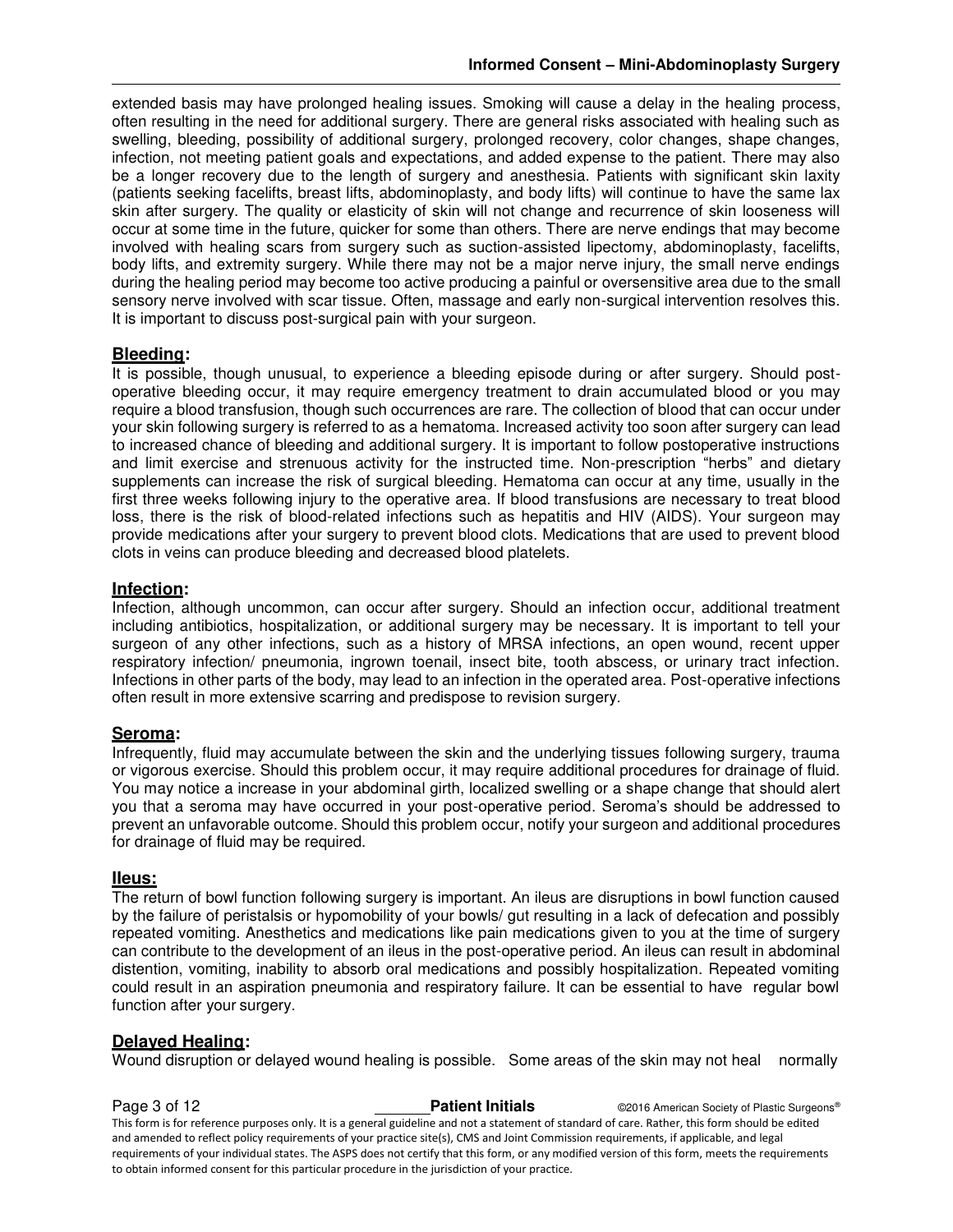and may take a long time to heal. Areas of skin may die. This may require frequent dressing changes or further surgery to remove the non-healed tissue. Individuals who have decreased blood supply to tissue from past surgery or radiation therapy may be at increased risk for wound healing and poor surgical outcome. Smokers have a greater risk of skin loss and wound healing complications.

# **Major Wound Separation:**

Wounds may separate after surgery. Should this occur, additional treatment including surgery and even hospitalization may be necessary.

# **Scarring:**

All surgery leaves scars, some more visible than others. Although good wound healing after a surgical procedure is expected, abnormal scars may occur within the skin and deeper tissues. Scars may be unattractive and of a different color than the surrounding skin tone. Scar appearance may also vary within the same scar. Scars may be asymmetrical (appear different on the right and left side of the body). There is the possibility of visible marks in the skin from sutures. In some cases, scars may require surgical revision or treatment.

#### **Firmness:**

Excessive firmness can occur after surgery due to internal scarring. The occurrence of this is not predictable. Additional treatment including surgery may be necessary.

#### **Fat Necrosis:**

Fatty tissue found deep in the skin might die. This may produce areas of firmness within the skin. Additional surgery to remove areas of fat necrosis may be necessary. There is the possibility of contour irregularities in the skin that may result from fat necrosis.

#### **Asymmetry:**

Symmetrical body appearance may not result after surgery. Factors such as skin tone, fatty deposits, skeletal prominence, and muscle tone may contribute to normal asymmetry in body features. Most patients have differences between the right and left side of their bodies before any surgery is performed. Additional surgery may be necessary to attempt to diminish asymmetry.

#### **Revision Surgery:**

Every effort is made for you to have a favorable outcome but, unforeseen events can occur that may require revsional surgery. Patients with multiple medical problems, massive weight loss patients, smokers, patients that develop infections in the post-operative period and other high risk patients have a greater propensity to require revisional surgery. Issues that could need to be addressed in the post- operative period include but are not limited to dog ears, asymmetry, contour irregularities, folds, wrinkles, loose skin, umbilical malposition or loss, and pubic distortion.

### **Venous Thrombosis (Clot) and Sequelae:**

Thrombosed veins, which resemble cords, occasionally develop around IV sites, and usually resolve without medical or surgical treatment. Mini-Abdominoplasty can be associated with an increased risk for Deep Venous Thrombosis (DVT (DVT) and Pulmonary Embolus (PE)). Often a screening process is conducted to determine if you are at increased risk for DVT/ PE. Measures can be taken at the time of your abdominoplasty to prevent such events from occurring. It is important to discuss with your surgeon if you or your family have a history of DVT/ PE. Certain high estrogen pills, obesity, history of cancer, history of inflammatory bowel disease, etc. may increase your risk of thrombosed veins and the development of DVT/ PE.

## **Cardiac and Pulmonary Complications:**

Pulmonary complications may occur secondarily to blood clots (pulmonary emboli), fat deposits (fat emboli), pneumonia, or partial collapse of the lungs after general anesthesia. Pulmonary emboli can be lifethreatening or fatal in some circumstances. Inactivity and other conditions may increase the

**Page 4 of 12 Patient Initials Patient Initials C2016 American Society of Plastic Surgeons®** This form is for reference purposes only. It is a general guideline and not a statement of standard of care. Rather, this form should be edited and amended to reflect policy requirements of your practice site(s), CMS and Joint Commission requirements, if applicable, and legal requirements of your individual states. The ASPS does not certify that this form, or any modified version of this form, meets the requirements to obtain informed consent for this particular procedure in the jurisdiction of your practice.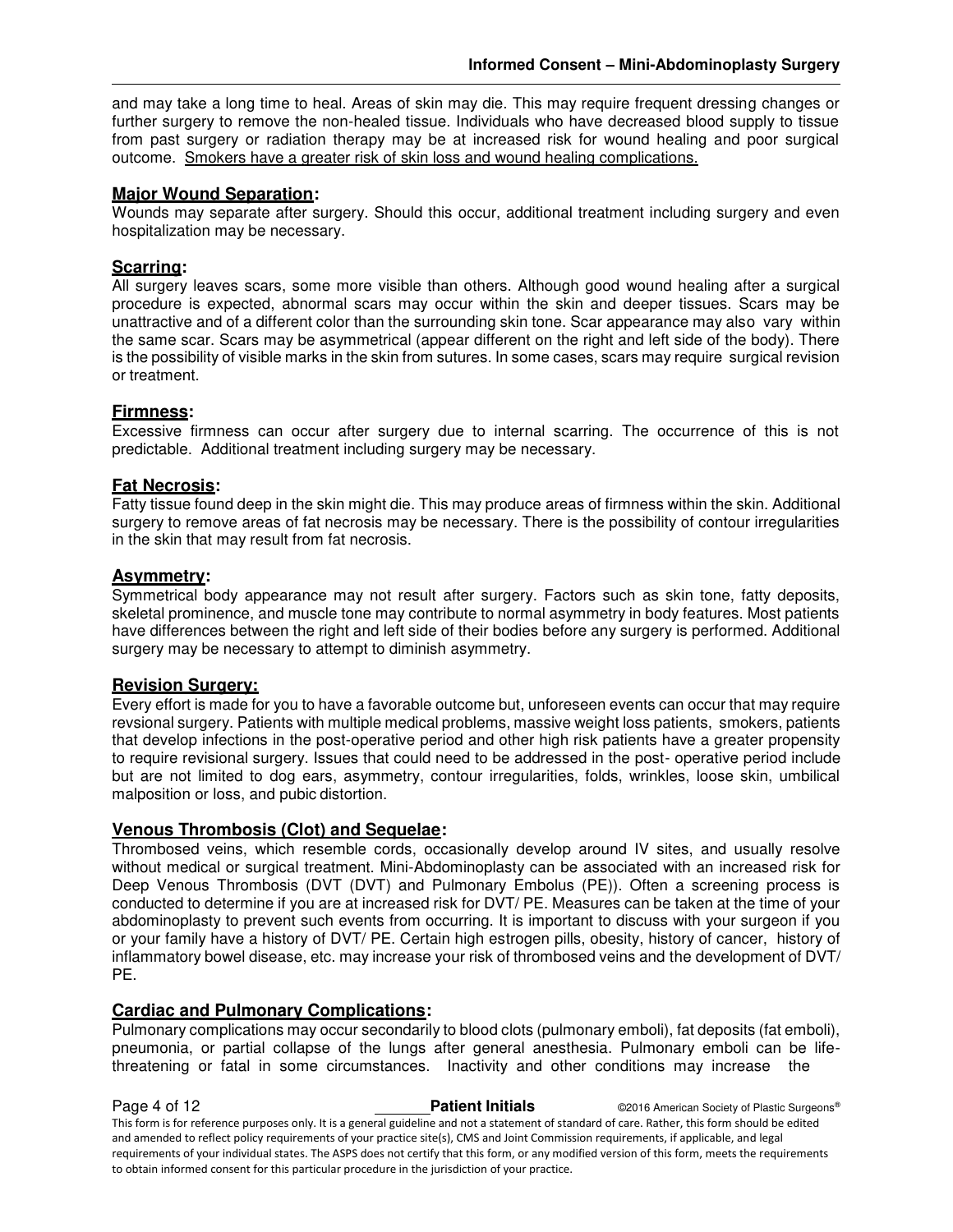incidence of blood clots traveling to the lungs causing a major blood clot that may result in death. It is important to discuss with your physician any past history of swelling in your legs or blood clots that may contribute to this condition. Cardiac complications are a risk with any surgery and anesthesia, even in patients without symptoms. If you experience shortness of breath, chest pains, or unusual heart beats, seek medical attention immediately. Should any of these complications occur, you may require hospitalization and additional treatment.

### **Skin Discoloration / Swelling:**

Some bruising and swelling will normally occur. The skin in or near the surgical site can appear either lighter or darker than surrounding skin. Although uncommon, swelling and skin discoloration may persist for long periods of time and, in rare situations, may be permanent.

## **Skin Sensitivity:**

Itching, tenderness, or exaggerated responses to hot or cold temperatures may occur after surgery. Usually this resolves during healing, but in rare situations it may be chronic.

## **Sutures:**

Most surgical techniques use deep sutures. You may notice these sutures after your surgery. Sutures may spontaneously poke through the skin, become visible or produce irritation that requires suture removal.

#### **Damage to Deeper Structures:**

There is the potential for injury to deeper structures including nerves, blood vessels, lymphatics, muscles, and lungs (pneumothorax) during any surgical procedure. The potential for this to occur varies according to the type of procedure being performed. Injury to deeper structures may be temporary or permanent.

#### **Surgical Anesthesia:**

Both local and general anesthesia involves risk. There is the possibility of complications, injury, and even death from all forms of surgical anesthesia or sedation.

#### **Shock:**

In rare circumstances, your surgical procedure can cause severe trauma, particularly when multiple or extensive procedures are performed. Although serious complications are infrequent, infections or excessive fluid loss can lead to severe illness and even death. If surgical shock occurs, hospitalization and additional treatment would be necessary.

#### **Pain:**

You will experience pain after your surgery. Pain of varying intensity and duration may occur and persist after surgery. If you are a chronic pain patient followed by a Pain Therapy Practitioner, you may be asked to see this practitioner pre operatively to assist you in the management of your pain disorder in the postoperative period. Chronic pain may occur very infrequently from nerves becoming trapped in scar tissue or due to tissue stretching.

There are nerve endings that may become involved with healing scars from surgery. While there may not be a major nerve injury, the small nerve endings during the healing period may become too active producing a painful or oversensitive area due to the small sensory nerve involved with scar tissue. Often, massage and early non-surgical intervention resolves this. It is important to discuss post-surgical pain with your surgeon.

#### **Allergic Reactions:**

In rare cases, local allergies to tape, suture material and glues, blood products, topical preparations or injected agents have been reported. Serious systemic reactions including shock (anaphylaxis) may occur in response to drugs used during surgery and prescription medicines. Allergic reactions may require additional treatment. It is important to notify your physician of any previous allergic reactions.

**Page 5 of 12 Patient Initials Patient Initials CALC CONFIDENT CONSTRUSTIES Partical Society of Plastic Surgeons®** This form is for reference purposes only. It is a general guideline and not a statement of standard of care. Rather, this form should be edited and amended to reflect policy requirements of your practice site(s), CMS and Joint Commission requirements, if applicable, and legal requirements of your individual states. The ASPS does not certify that this form, or any modified version of this form, meets the requirements to obtain informed consent for this particular procedure in the jurisdiction of your practice.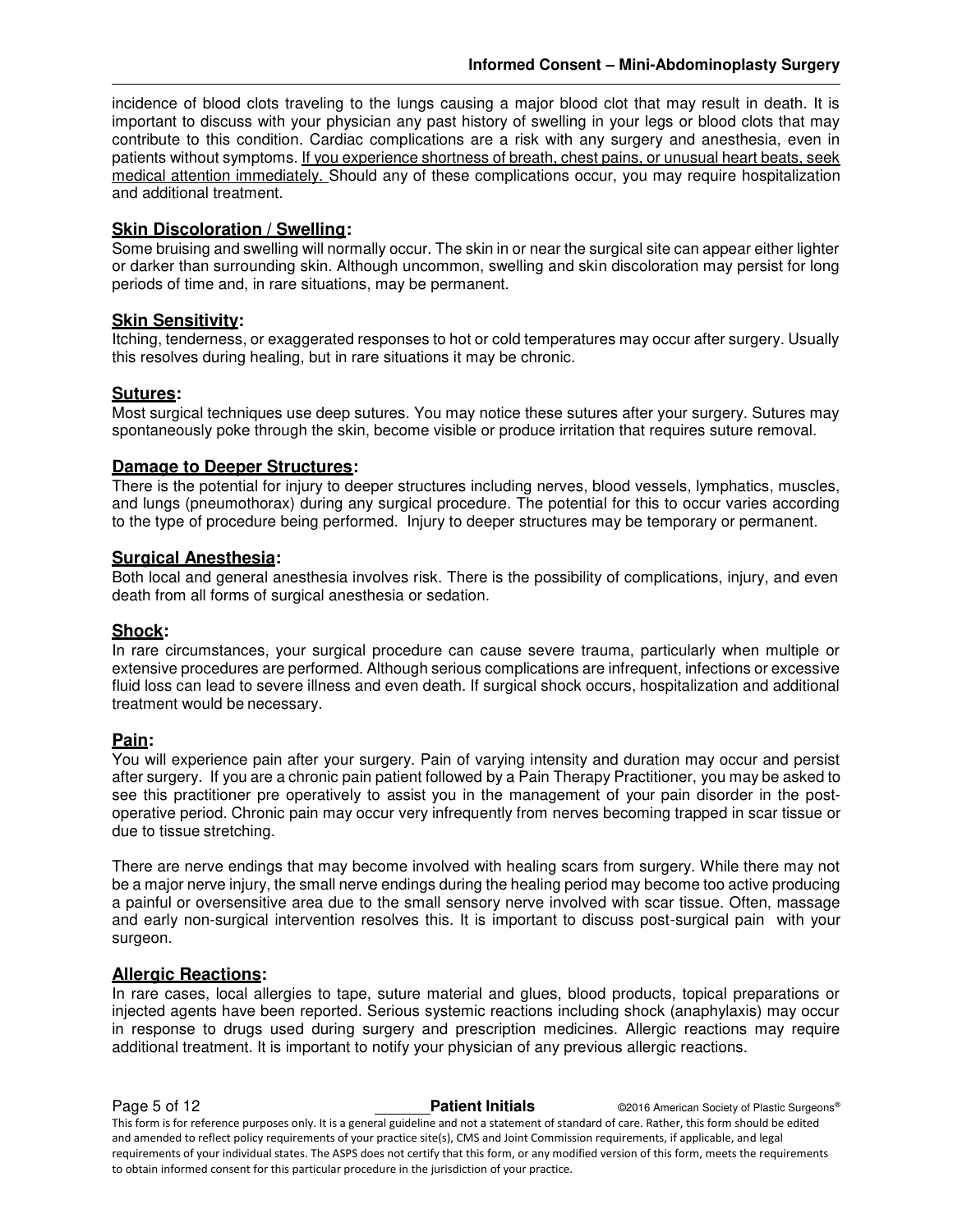# **Drug Reactions:**

Unexpected drug allergies, lack of proper response to medication, or illness caused by the prescribed drug are possibilities. It is important for you to inform your physician of any problems you have had with any medication or allergies to medication, prescribed or over the counter, as well as medications you now regularly take. Provide your surgeon with a list of medications and supplements you are currently taking.

#### **Surgical Wetting Solutions:**

There is the possibility that large volumes of fluid containing dilute local anesthetic drugs and epinephrine that is injected into fatty deposits during surgery may contribute to fluid overload or systemic reaction to these medications. Additional treatment including hospitalization may be necessary.

#### **Fat/Air Embolism:**

In rare cases, fat particles or air can enter the vascular system and can travel to the heart, lungs or brain. This can result in significant complications including death.

#### **Persistent Swelling (Lymphedema):**

Persistent swelling can occur following surgery.

### **Unsatisfactory Result:**

Although good results are expected, there is no guarantee or warranty expressed or implied, on the results that may be obtained. The body is not symmetric and almost everyone has some degree of unevenness which may not be recognized in advance. One side of the face may be slightly larger, one side of the face droopier. The breast and trunk area exhibits the same possibilities. Many of such issues cannot be fully corrected with surgery. The more realistic your expectations as to results, the better your results will appear to you. Some patients never achieve their desired goals or results, at no fault of the surgeon or surgery. You may be disappointed with the results of surgery. Asymmetry, unanticipated shape and size, loss of function, wound disruption, poor healing, and loss of sensation may occur after surgery. Size may be incorrect. Unsatisfactory surgical scar location or appearance may occur. It may be necessary to perform additional surgery to improve your results. Unsatisfactory results may NOT improve with each additional treatment.

#### **ADDITIONAL ADVISORIES**

#### **Medications and Herbal Dietary Supplements:**

There are potential adverse reactions that occur as the result of taking over-the-counter, herbal, and/or prescription medications. Aspirin and medications that contain aspirin interfere with forming blood clots, and therefore may contribute to more bleeding issues. If you have a medical condition (such as heart arrhythmia, heart stent, blood vessels with blockages, or blood clots) and are taking medications to thin your blood and prevent clotting such as Plavix, Warfarin, Coumadin, Effient or Pradaxa, discuss management of these medications around the time of surgery with your plastic surgeon. Your plastic surgeon may sometimes coordinate a plan for these medications with the doctor that prescribed them for your medical condition. If you have been prescribed drugs for a medical condition, do not stop them without discussing it first with your plastic surgeon. Stopping these medications abruptly may result in a heart attack, stroke, or death. Be sure to check with your physician about any drug interactions that may exist with medications which you are already taking. If you have an adverse reaction, stop the drugs immediately and call your plastic surgeon for further instructions. If the reaction is severe, go immediately to the nearest emergency room.

When taking the prescribed pain medications after surgery, realize that they can affect your thought process and coordination. Do not drive, do not operate complex equipment, do not make any important decisions and do not drink any alcohol while taking these medications. Be sure to take your prescribed medication only as directed.

**Page 6 of 12 Patient Initials Patient Initials CALC American Society of Plastic Surgeons®** This form is for reference purposes only. It is a general guideline and not a statement of standard of care. Rather, this form should be edited and amended to reflect policy requirements of your practice site(s), CMS and Joint Commission requirements, if applicable, and legal requirements of your individual states. The ASPS does not certify that this form, or any modified version of this form, meets the requirements to obtain informed consent for this particular procedure in the jurisdiction of your practice.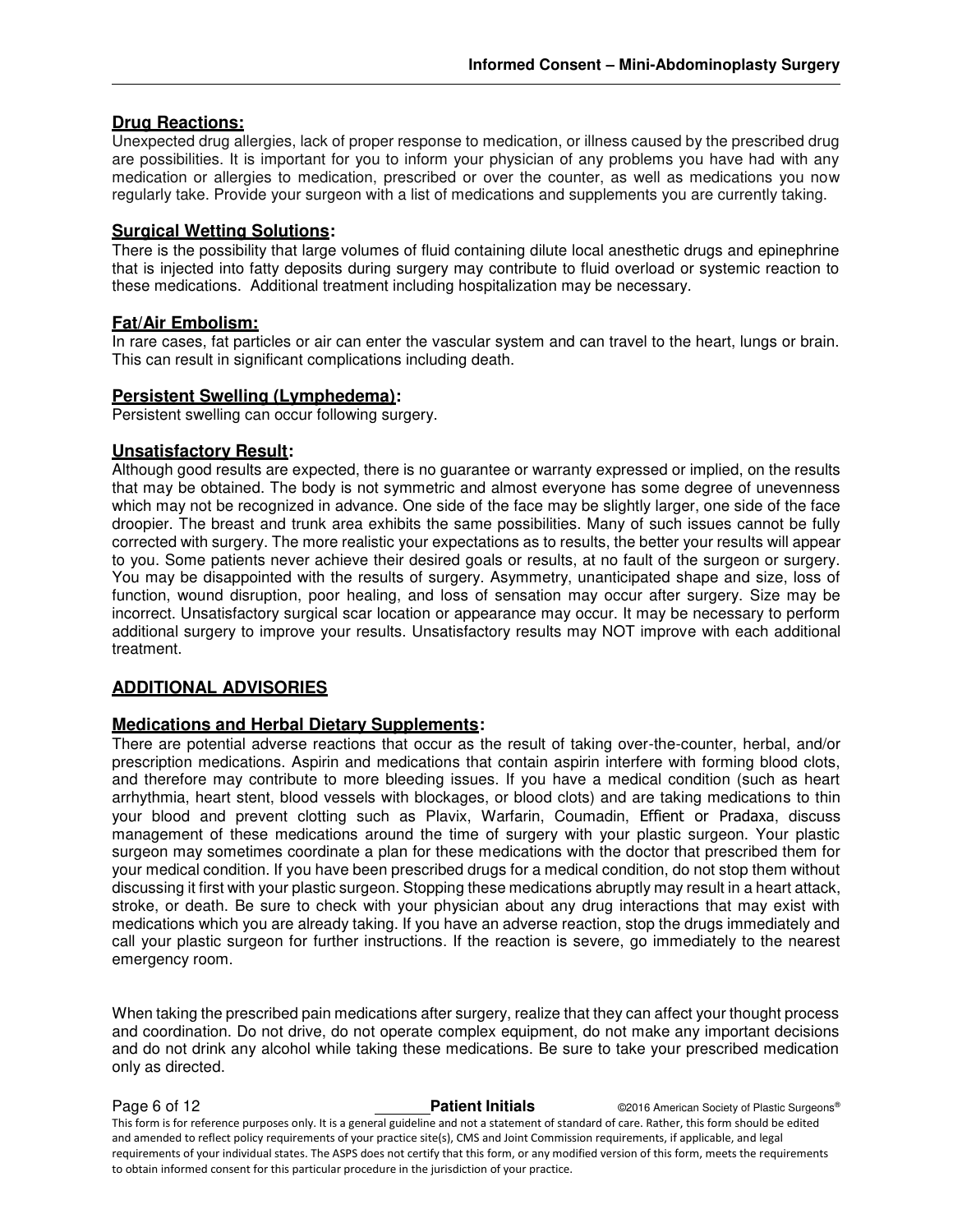# **Sun Exposure – Direct or Tanning Salon:**

The effects of the sun are damaging to the skin. Exposing the treated areas to sun may result in increased scarring, color changes, and poor healing. Patients who tan, either outdoors or in a salon, should inform their surgeon and either delay treatment, or avoid tanning until the surgeon says it is safe to resume. The damaging effect of sun exposure occurs even with the use sun block or clothing coverage.

## **Travel Plans:**

Any surgery holds the risk of complications that may delay healing and your return to normal life. Please let the surgeon know of any travel plans, important commitments already scheduled or planned, or time demands that are important to you, so that appropriate timing of surgery can occur. There are no guarantees that you will be able to resume all activities in the desired time frame. Allow at least 10-14 days to travel via airplane. Medications may be required should you have a long flight/ trip to prevent DVT/ PE in the immediate post-operative period.

#### **Long-Term Results:**

Subsequent alterations in the appearance of your body may occur as the result of aging, sun exposure, weight loss, weight gain, pregnancy, menopause or other circumstances not related to your surgery.

#### **Body-Piercing:**

Individuals who currently wear body-piercing jewelry in the surgical region are advised that an infection could develop from this activity. Body-piercing jewelry should be removed prior to your surgical procedure.

## **Nails:**

To determine your vitals status during surgery your anesthesia provider may require access to your finger nails for monitoring. Make sure to have at least two finger nails free of nail polish or acrylic nails on the date of your surgery.

### **Jewelry:**

Jewelry should not be brought with you at the time of your surgical procedure. Items such as earrings, wedding rings, necklaces, etc. should be removed and placed in a safe place. Do not bring your jewelry with you for your surgery.

#### **Future Pregnancy and Breast Feeding:**

This surgery is not known to interfere with pregnancy. If you are planning a pregnancy, your breast skin may stretch and offset the results of surgery. You may have more difficulty breast feeding after this operation.

#### **Female Patient Information:**

It is important to inform your plastic surgeon if you use birth control pills, estrogen replacement, or if you suspect you may be pregnant. Many medications including antibiotics may neutralize the preventive effect of birth control pills, allowing for conception and pregnancy.

#### **Intimate Relations After Surgery:**

Surgery involves coagulating of blood vessels and increased activity of any kind may open these vessels leading to a bleed, or hematoma. Activity that increases your pulse or heart rate may cause additional bruising, swelling, and the need for return to surgery to control bleeding. It is wise to refrain from intimate physical activities until your physician states it is safe.

#### **Mental Health Disorders and Elective Surgery:**

to obtain informed consent for this particular procedure in the jurisdiction of your practice.

It is important that all patients seeking to undergo elective surgery have realistic expectations that focus on improvement rather than perfection. Complications or less than satisfactory results are sometimes unavoidable, may require additional surgery and often are stressful. Please openly discuss with your

**Page 7 of 12 Patient Initials Patient Initials C2016 American Society of Plastic Surgeons®** This form is for reference purposes only. It is a general guideline and not a statement of standard of care. Rather, this form should be edited and amended to reflect policy requirements of your practice site(s), CMS and Joint Commission requirements, if applicable, and legal requirements of your individual states. The ASPS does not certify that this form, or any modified version of this form, meets the requirements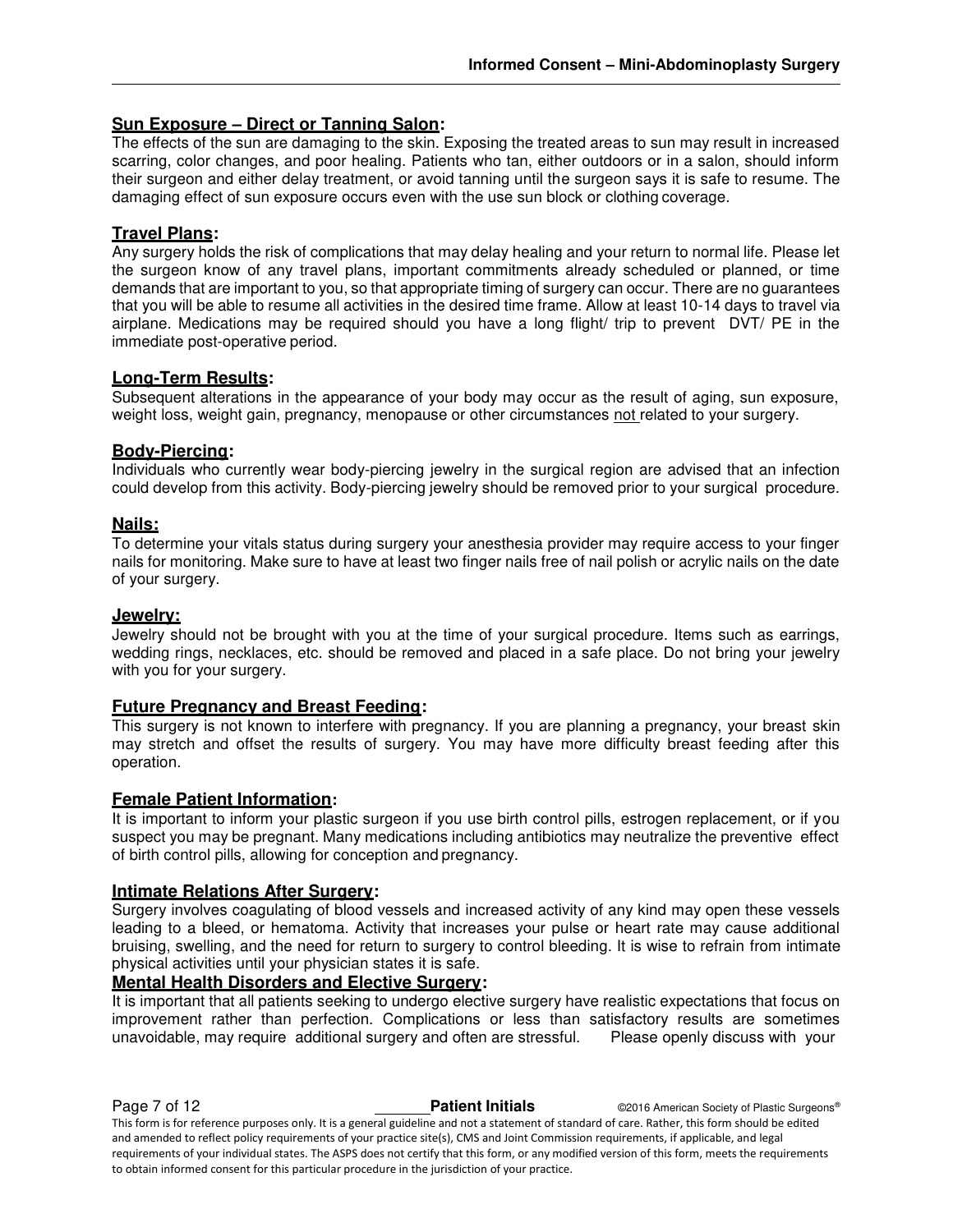surgeon, prior to surgery, any history that you may have of significant emotional depression or mental health disorders. Although many individuals may benefit psychologically from the results of elective surgery, effects on mental health cannot be accurately predicted.

# **ADDITIONAL SURGERY NECESSARY (Re-Operations)**

There are many variable conditions that may influence the long-term result of surgery. It is unknown how your tissue may respond or how wound healing will occur after surgery. Secondary surgery may be necessary to perform additional tightening or repositioning of body structures. Should complications occur, additional surgery or other treatments may be necessary. Even though risks and complications occur infrequently, the risks cited are associated with this surgery. Other complications and risks can occur but are less common. The practice of medicine and surgery is not an exact science. Although good results are expected, there is no guarantee or warranty expressed or implied, on the results that may be obtained. In some situations, it may not be possible to achieve optimal results with a single surgical procedure. You and your surgeon will discuss the options available should additional surgery be advised. There may be additional costs and expenses for such additional procedures, including surgical fees, facility and anesthesia fees, pathology and lab testing.

# **PATIENT COMPLIANCE**

Follow all physician instructions carefully; this is essential for the success of your outcome. It is important that the surgical incisions are not subjected to excessive force, swelling, abrasion, or motion during the time of healing. Personal and vocational activity needs to be restricted. Protective dressings and drains should not be removed unless instructed by your plastic surgeon. Successful post-operative function depends on both surgery and subsequent care. Physical activity that increases your pulse or heart rate may cause bruising, swelling, fluid accumulation and the need for return to surgery. It is important that you participate in follow-up care, return for aftercare, and promote your recovery after surgery.

# **ATTESTATIONS**

# **Smoking, Second-Hand Smoke Exposure, Nicotine Products (Patch, Gum, Nasal Spray):**

Patients who are currently smoking or use tobacco or nicotine products (patch, gum, or nasal spray) are at a greater risk for significant surgical complications of skin loss and delayed healing and additional scarring. Individuals exposed to second-hand smoke are also at potential risk for similar complications attributable to nicotine exposure. Additionally, smoking may have a significant negative effect on anesthesia and recovery from anesthesia, with coughing and possibly increased bleeding. Individuals who are not exposed to tobacco smoke or nicotine-containing products have a significantly lower risk of these type of complications. Please indicate your current status regarding these items below**:** 

I am a non-smoker and do not use nicotine products. I understand the potential risk of second-hand ke exposure causing surgical complications.

\_\_\_\_ I am a smoker or use tobacco / nicotine products. I understand the risk of surgical complications due to smoking or use of nicotine products.

I have smoked and stopped approximately ago. I understand I may still have the effects and therefore risks from smoking in my system, if not enough time has lapsed.

I have been advised to stop smoking immediately and have been informed of the risks, benefits, expectations and alternatives to my surgery if I continue smoking.

It is important to refrain from smoking at least 6 weeks before surgery and until your physician states it is safe to return, if desired. I acknowledge that I will inform my physician if I continue to smoke within this time frame, and understand that for my safety, the surgery, if possible, may be delayed.

**Page 8 of 12 Patient Initials Patient Initials C2016 American Society of Plastic Surgeons®** This form is for reference purposes only. It is a general guideline and not a statement of standard of care. Rather, this form should be edited and amended to reflect policy requirements of your practice site(s), CMS and Joint Commission requirements, if applicable, and legal requirements of your individual states. The ASPS does not certify that this form, or any modified version of this form, meets the requirements to obtain informed consent for this particular procedure in the jurisdiction of your practice.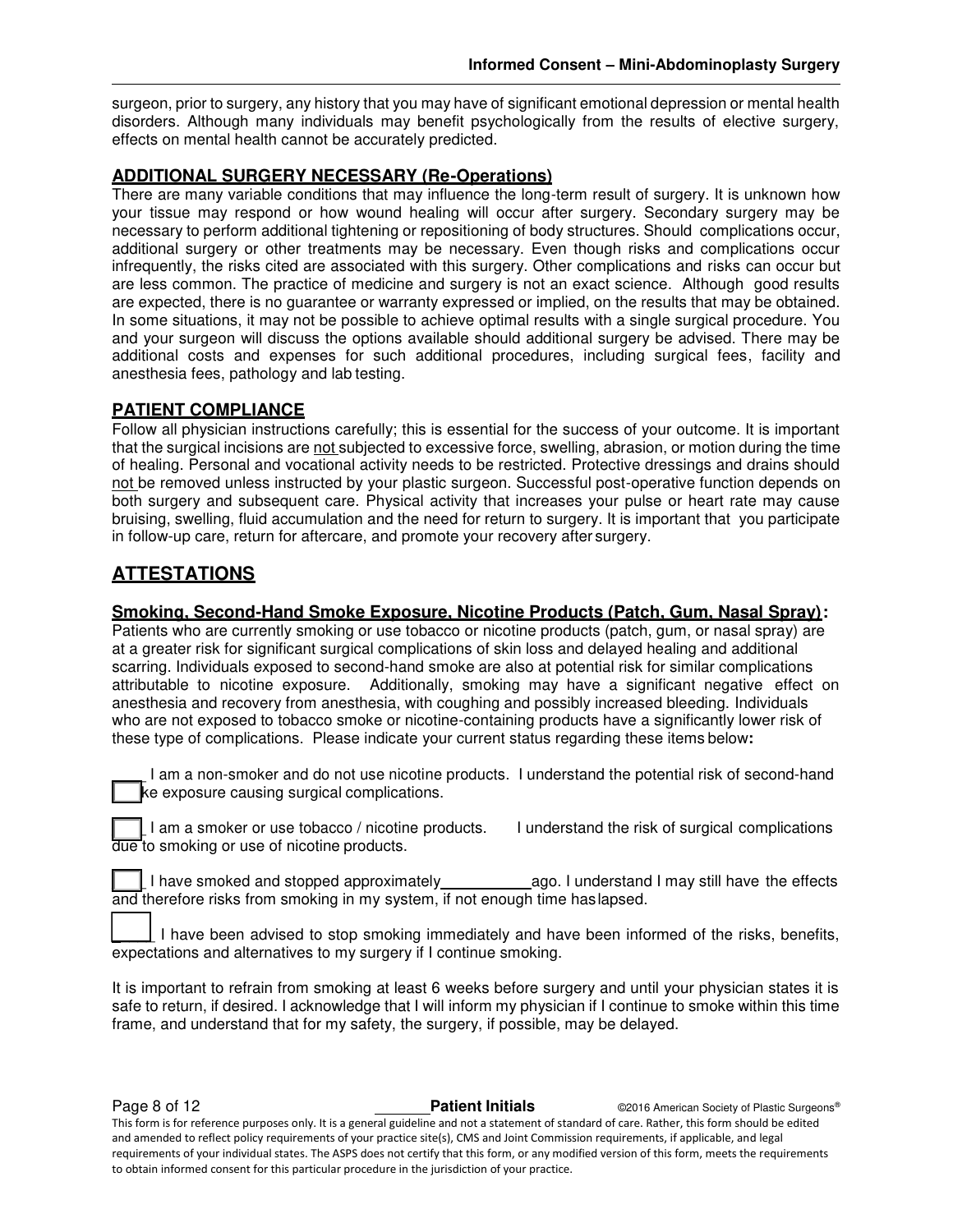Smoking may have such a negative effect on your surgery that a urine or blood test just before surgery may be done which will prove the presence of Nicotine. If positive, your surgery may be cancelled and your surgery, scheduling fee, and other prepaid amounts may be forfeited. Honestly disclose smoking to your surgeon.

### **Sleep Apnea / CPAP:**

Individuals who have breathing disorders such as "Obstructive Sleep Apnea" and who may rely upon CPAP devices (continuous positive airway pressure) or utilize nighttime oxygen are advised that they are at a substantive risk for respiratory arrest and death when they take narcotic pain medications following surgery. This is an important consideration when evaluating the safety of surgical procedures in terms of very serious complications, including death, that relate to pre-existing medical conditions. Surgery may be considered only with monitoring afterwards in a hospital setting in order to reduce risk of potential respiratory complications and to safely manage pain following surgery.

Please consider the following symptoms of sleep apnea:

| I am frequently tired upon waking and throughout the day            |
|---------------------------------------------------------------------|
| I have trouble staying asleep at night                              |
| I have been told that I snore or stop breathing during sleep        |
| I wake up throughout the night or constantly turn from side to side |
| I have been told that my legs or arms jerk while I'm sleeping       |
| I make abrupt snorting noises during sleep                          |
| I feel tired or fall asleep during the day                          |

It is important for you to inform and discuss any of the above symptoms that you have experienced with your surgeon.

#### **DVT/PE Risks and Advisory:**

There is a risk of blood clots, Deep Vein Thrombosis (DVT) and Pulmonary Embolus (PE) with every surgical procedure. It varies with the risk factors below. The higher the risk factors, the greater the risk and the more involved you must be in both understanding these risks and, when permitted by your physician, walking and moving your legs. There may also be leg stockings, squeezing active leg devices, and possibly medicines to help lower your risk.

There are many conditions that may increase or affect risks of clotting. Inform your doctor about any past or present history of any of the following:

Past History of Blood Clots

Family History of Blood Clots

**Page 9 of 12 Patient Initials Patient Initials C2016 American Society of Plastic Surgeons®** This form is for reference purposes only. It is a general guideline and not a statement of standard of care. Rather, this form should be edited and amended to reflect policy requirements of your practice site(s), CMS and Joint Commission requirements, if applicable, and legal requirements of your individual states. The ASPS does not certify that this form, or any modified version of this form, meets the requirements to obtain informed consent for this particular procedure in the jurisdiction of your practice.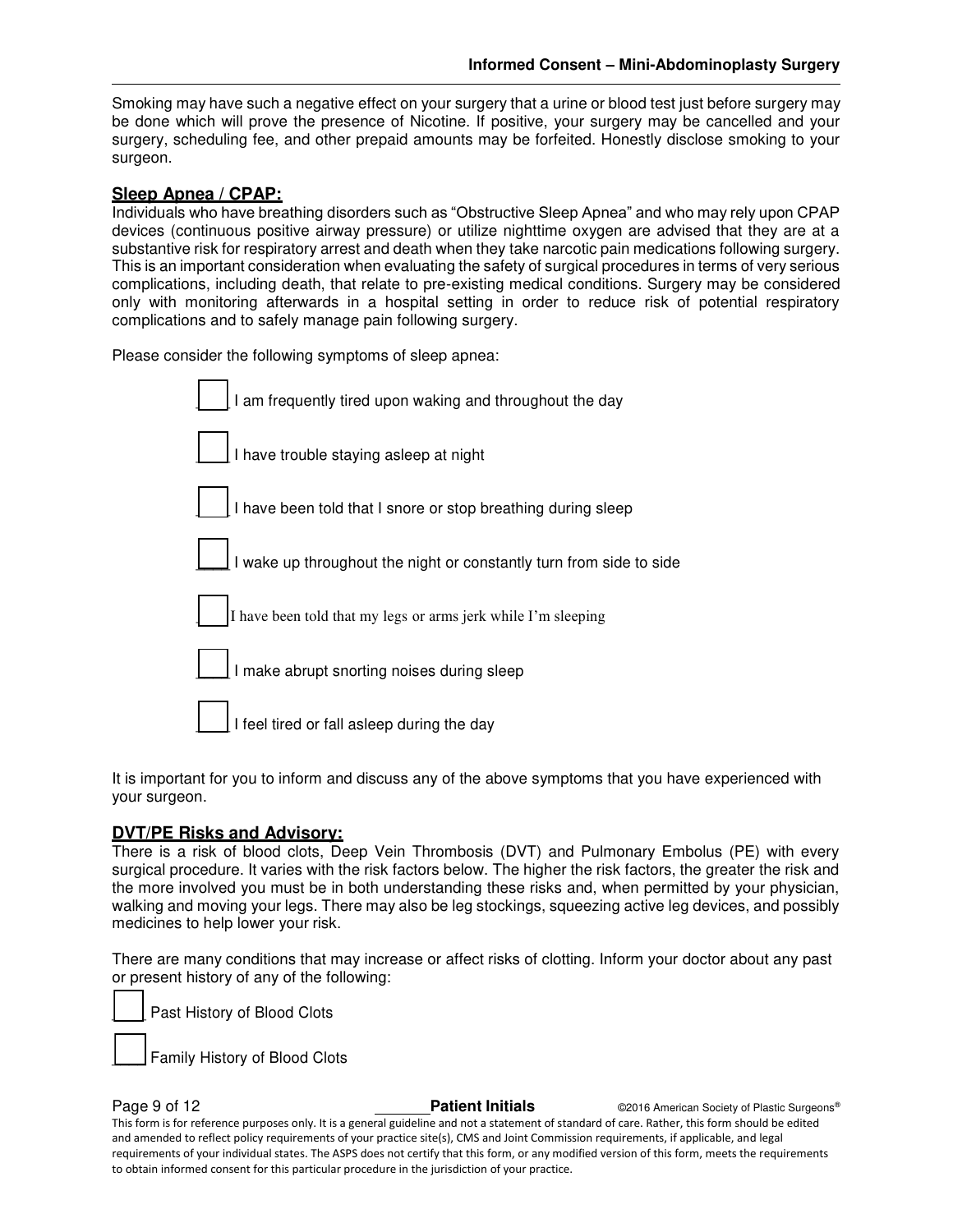| <b>Birth Control Pills</b>                                                                                                                                             |
|------------------------------------------------------------------------------------------------------------------------------------------------------------------------|
| Hormone Stimulating Drugs                                                                                                                                              |
| Swollen Legs                                                                                                                                                           |
| History of Cancer                                                                                                                                                      |
| Large Dose Vitamins                                                                                                                                                    |
| Varicose Veins                                                                                                                                                         |
| Past Illnesses of the Heart, Liver, Lung, or Gastrointestinal Tract.                                                                                                   |
| History of Multiple Spontaneous Abortions or Miscarriages                                                                                                              |
| I understand the risks relating to DVT/PE and how important it is to comply with therapy as<br>discussed with my surgeon. The methods of preventative therapy include: |
| Early ambulation when allowed                                                                                                                                          |
| Compression devices (SCD/ICD)                                                                                                                                          |
| Anticoagulation Protocols when Allowed                                                                                                                                 |

For high risk patients, the risks of VTE are still high, even in the setting of appropriate chemoprophylaxis. If your surgery is elective and you're a high risk patient, it's best to consider with not proceeding with such elective surgery.

#### **COMMUNICATION ACKNOWLEDGEMENT – CONSENT**

There are many ways to communicate with you. It is important to keep appointments and let us know if problems or issues arise. Methods of communicating are by telephone, text, pager, answering service if available, email, and regular mail. If an emergency arises, keep us alerted to your progress so we may aid in any necessary treatments. Please do not leave a message after hours or on weekends on the office answering machine if any urgent or emergent situation exists, as there is a delay in retrieving such messages. All attempts will be made to preserve your privacy in accordance with HIPAA rules.

Please select preferred way of communicating with you:

Telephone

| _Home                                        |
|----------------------------------------------|
| -<br>Work                                    |
| Cell                                         |
| $\vert \ \vert$ Text                         |
| I.<br>Pager - Answering Service if available |

**Page 10 of 12 Patient Initials Patient Initials C2016 American Society of Plastic Surgeons®** This form is for reference purposes only. It is a general guideline and not a statement of standard of care. Rather, this form should be edited and amended to reflect policy requirements of your practice site(s), CMS and Joint Commission requirements, if applicable, and legal requirements of your individual states. The ASPS does not certify that this form, or any modified version of this form, meets the requirements to obtain informed consent for this particular procedure in the jurisdiction of your practice.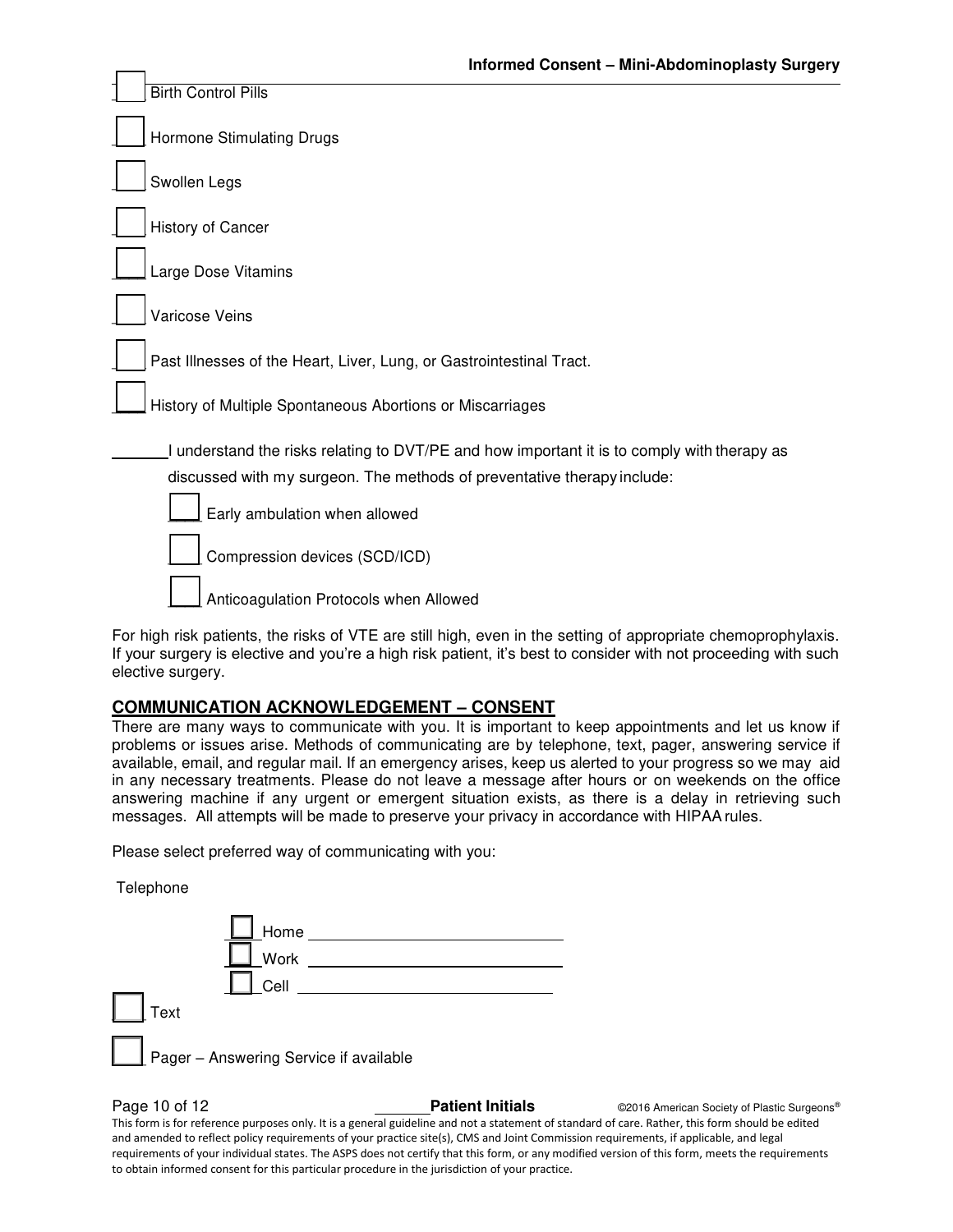Email – with up to date email address

Regular Mail and Delivery

# **DISCLAIMER**

Informed-consent documents are used to communicate information about the proposed surgical treatment of a disease or condition along with disclosure of risks and alternative forms of treatment(s), including no surgery. The informed-consent process attempts to define principles of risk disclosure that should generally meet the needs of most patients in most circumstances.

However, informed-consent documents should not be considered all-inclusive in defining other methods of care and risks encountered. Your plastic surgeon may provide you with additional or different information which is based on all the facts in your particular case and the current state of medical knowledge.

Informed-consent documents are not intended to define or serve as the standard of medical care. Standards of medical care are determined on the basis of all of the facts involved in an individual case and are subject to change as scientific knowledge and technology advance and as practice patterns evolve.

**It is important that you read the above information carefully and have all of your questions answered before signing the consent on the next page.** 

**Page 11 of 12 Patient Initials Patient Initials CALC CONFIDENT CONFIDENT Patient Initials CONFIDENT CONFIDENT** 

This form is for reference purposes only. It is a general guideline and not a statement of standard of care. Rather, this form should be edited and amended to reflect policy requirements of your practice site(s), CMS and Joint Commission requirements, if applicable, and legal requirements of your individual states. The ASPS does not certify that this form, or any modified version of this form, meets the requirements to obtain informed consent for this particular procedure in the jurisdiction of your practice.